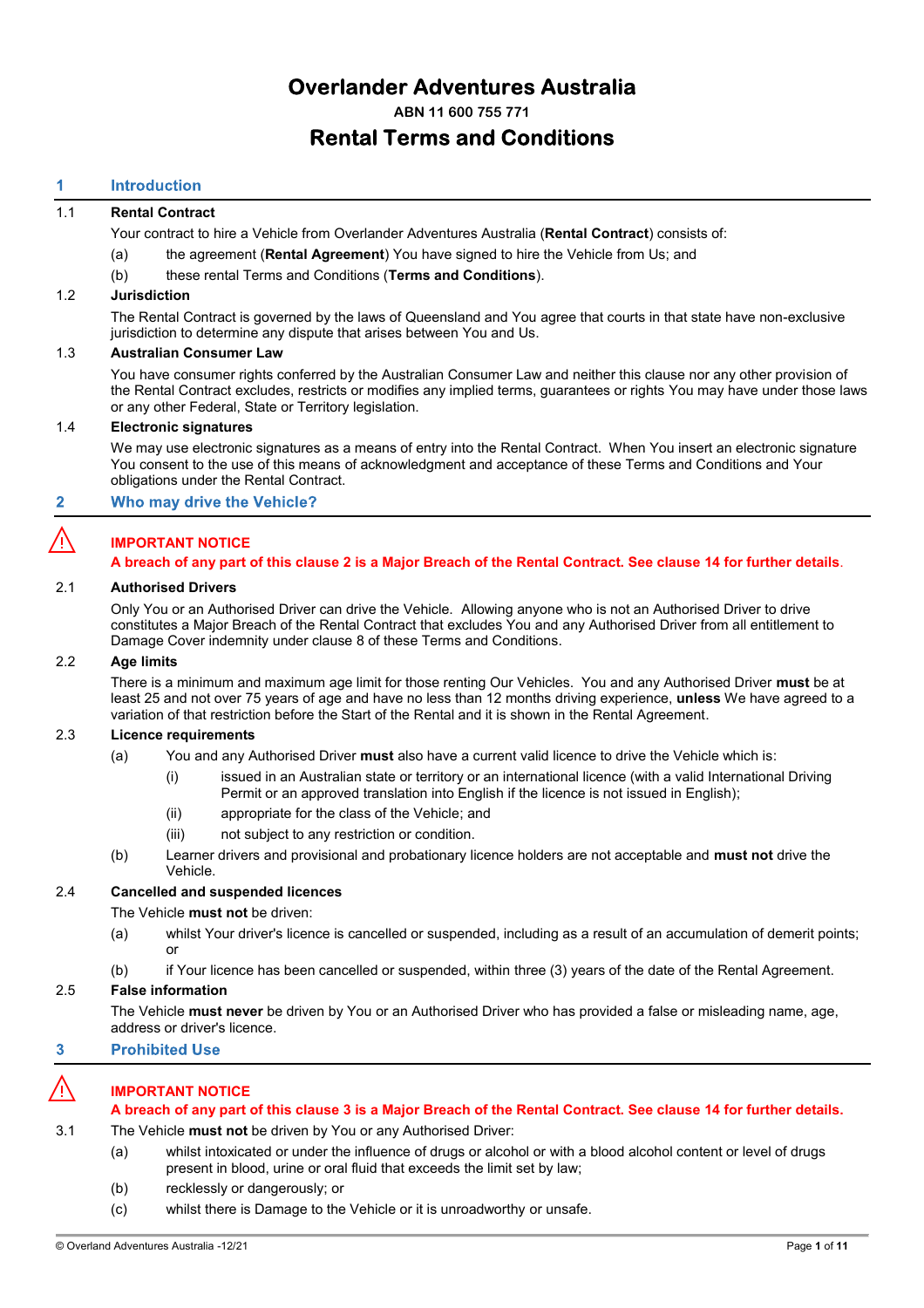- 3.2 You and any Authorised Driver **must not**:
	- (a) fail or refuse to undergo any breath, blood, urine or oral fluid test or drug impairment assessment;
	- (b) use the Vehicle:
		- (i) for any illegal purpose;
		- (ii) to move dangerous, hazardous, biohazardous, infectious, inflammable goods or substances that pollute or contaminate, in quantities above that used for domestic purposes;
		- (iii) to propel or tow another vehicle, trailer or boat;
		- (iv) to carry or transport illegal drugs or substances; or
		- (v) in connection with the motor trade for experiments, tests, trials or demonstration purposes; or
	- (c) use a mobile phone:
		- (i) to make or receive a phone call, perform any audio function or as a navigational device, **unless** the Vehicle is stationary and the body of the phone is secured in a mounting affixed to the Vehicle and its use does not require manual operation of the phone; or
		- (ii) to send a text message, video message, email or similar communication **unless** the Vehicle is parked.
- 3.3 You and any Authorised Driver **must not**:
	- (a) damage the Vehicle deliberately or recklessly or allow anyone else to do so;
	- (b) modify the Vehicle in any way;
	- (c) sell, rent, lease or dispose of the Vehicle; or
	- (d) register or claim to be entitled to register any interest in the Vehicle under the Personal Property Securities Act 2009.
- 3.4 You and any Authorised Driver **must not** use the Vehicle to carry:
	- (a) passengers for hire, fare or reward or for rideshare purposes;
	- (b) more than the number of passengers for which the Vehicle is licenced; or
	- (c) any load that exceeds the limits for which the Vehicle was designed, constructed, registered or licenced.
- <span id="page-1-0"></span>**Prohibited areas of use**

# ⚠️ **IMPORTANT NOTICE**

# **A breach of any part of this clause [4](#page-1-0) is a Major Breach of the Rental Contract. See claus[e 14](#page-8-0) for further details.**

4.1 The Vehicle **must not** be used in any area that is prohibited by Us. Prohibited areas include:

- (a) any area where snow has fallen or is likely to fall;
- (b) roads that are prone to flooding or are flooded;
- (c) sand dunes, streams, rivers, creeks, dams and floodwaters;
- (d) any road:
	- (i) where the police or an authority has issued a warning;
	- (ii) that is closed; and
	- (iii) where it would be unsafe to drive the Vehicle; and
- (e) salt lakes and salt flats.
- 4.2 Off Road use, including beach use, is permitted subject to these additional conditions:
	- (a) You **must** have Our prior written approval;
	- (b) You reasonably believe that use of the Vehicle Off Road and the condition of the Off Road surface will not Damage the Vehicle or cause Third Party Loss; and
	- (c) You **must** pay an additional Off Road Damage Excess shown on the Rental Agreement for any claim for an Accident or Third Party Loss.
- 4.3 The Vehicle **must never** be driven or used on any island that is off mainland Australia, **unless** We have given Our written permission prior to the Start of the Rental and it is noted on the Rental Agreement.
- 4.4 The Vehicle **must never** be driven or taken:
	- (a) North past Ngkala rocks on Fraser Island;
	- (b) to a any 4WD Park on private or public land;
	- (c) on the Canning Stock Route;
	- (d) on the Old Gunbarrel Highway;
	- (e) to the Lost City in Litchfield Park;
	- (f) to the Old Telegraph Track section of the road to Cape York;
	- (g) on any section of Creb or Frenchmans Tracks on Cape York;
	- (h) to Boggy Hole (Finke Gorge National Park); and
	- (i) on the Ghan Heritage Road (from Titjikala to Finke).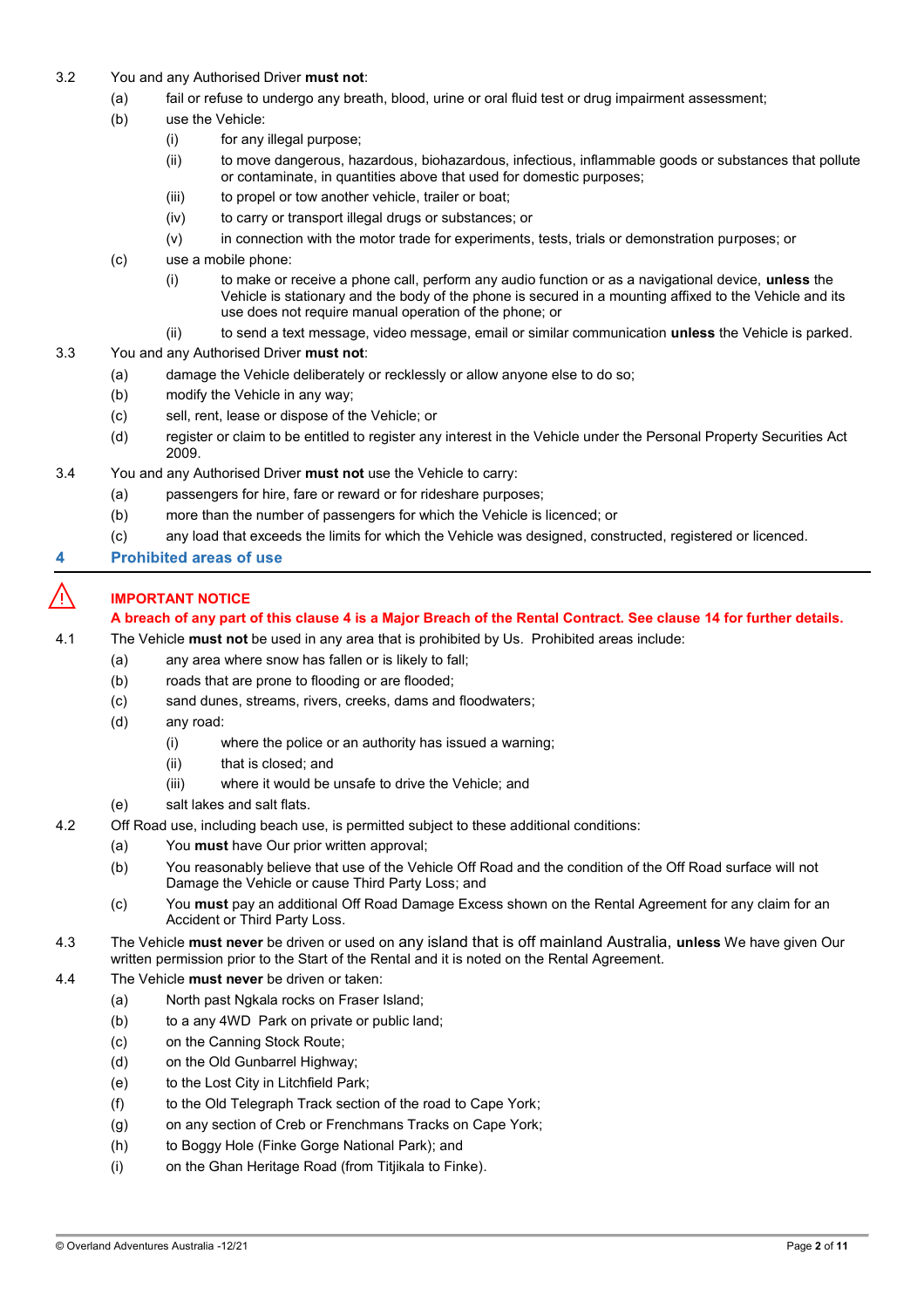#### 5 **Special Conditions for Beach Driving**

- <span id="page-2-1"></span>5.1 You and any Authorised Driver may only use the Vehicle on a beach with Our written permission and subject to these additional conditions:
	- (a) You reasonably believe the condition of the beach will not cause Damage to the Vehicle;
	- (b) Your speed is reasonable and in accordance with weather conditions and the condition of the beach area and does not exceed 80 kilometres per hour;
	- (c) the Vehicle may only be used on a beach where access is permitted by local or State authorities;
	- (d) You **must** park the Vehicle above the high tide mark;
	- (e) You **must not:**
		- (i) drive the Vehicle through salt water; or
		- (ii) drive on the beach three (3) hours before or until two (2) hours after the high tide time relevant to the beach You are on, as determined by the Australian Bureau of Meteorology ; and
	- (f) immediately upon leaving the beach, take the Vehicle to the nearest commercial car wash and wash the entire Vehicle, including the underbody of the Vehicle with fresh water.
- 5.2 You expressly understand and agree that You are always liable and there is no Damage Cover for any Damage to the Vehicle caused as a result of partial inundation or immersion in water or exposure of the Vehicle to water.
- 5.3 You acknowledge that Roadside Assistance may not be available to You if You take the Vehicle to a beach.

#### **Your obligations**  $6\phantom{1}$

# ⚠️ **IMPORTANT NOTICE**

**A breach of any of sub-clauses [6.5,](#page-3-0) [6.6,](#page-3-1) [6.7,](#page-3-2) [6.8](#page-3-3) or [6.10](#page-3-4) is a Major Breach of the Rental Contract. See clause [14](#page-8-0) for further details.**

### 6.1 **Start of the Rental**

At the Start of the Rental and before collecting the Vehicle You **must:**

- (a) present Your driver's licence and that of any Authorised Driver and permit copies of the drivers' licences to be made and kept by Us;
- (b) present Your passport if You are not an Australian citizen;
- (c) fully inspect the Vehicle to ensure that the condition of the Vehicle and any pre-existing damage is accurately noted and shown in the Rental Agreement and if there is any discrepancy You **must** notify Us prior to leaving the Rental Station; and
- (d) pay the anticipated Rental Charges and the Security Bond.

# <span id="page-2-2"></span><span id="page-2-0"></span>6.2 **Security Bond**

(a) The amount of the Security Bond will depend on your selection of Adventure More Cover as set out in the table below:

| <b>Adventure More Cover</b> | <b>Security Bond</b> |
|-----------------------------|----------------------|
| No Cover                    | \$5,000              |
| Adventure More Silver       | \$2.500              |
| Adventure More Gold         | \$1.000              |

- (b) The Security Bond may only be paid by:
	- (i) credit card (Visa or MasterCard); or
	- (ii) direct deposit into Our nominated bank account and We **must** receive cleared funds prior to the commencement of Your hire.
- (c) The Security Bond will be retained by Us as a security for the performance of any of Your obligations and liabilities under the Rental Contract and is fully refundable to You ten (10) business days after the End of the Rental provided that:
	- (i) all amounts due to Us under the Rental Contract have been paid, including toll road charges and refuelling costs;
	- (ii) the Vehicle has been returned to the Rental Station at the date and time set in the Rental Agreement;
	- (iii) there is no Damage (except for reasonable wear and tear) or Third Party Loss;
	- (iv) the exterior and interior of the Vehicle are clean;
	- (v) the Vehicle has a full tank of fuel; and
	- (vi) there has not been a Major Breach of the Rental Contract,

# 6.3 **During Your rental**

# (a) You **must:**

- (i) inspect the Vehicle daily for oil, water and fuel leaks, Damage and check tyre pressure; and
- (ii) adhere to any mileage instructions displayed in the Vehicle or set by the Rental Station.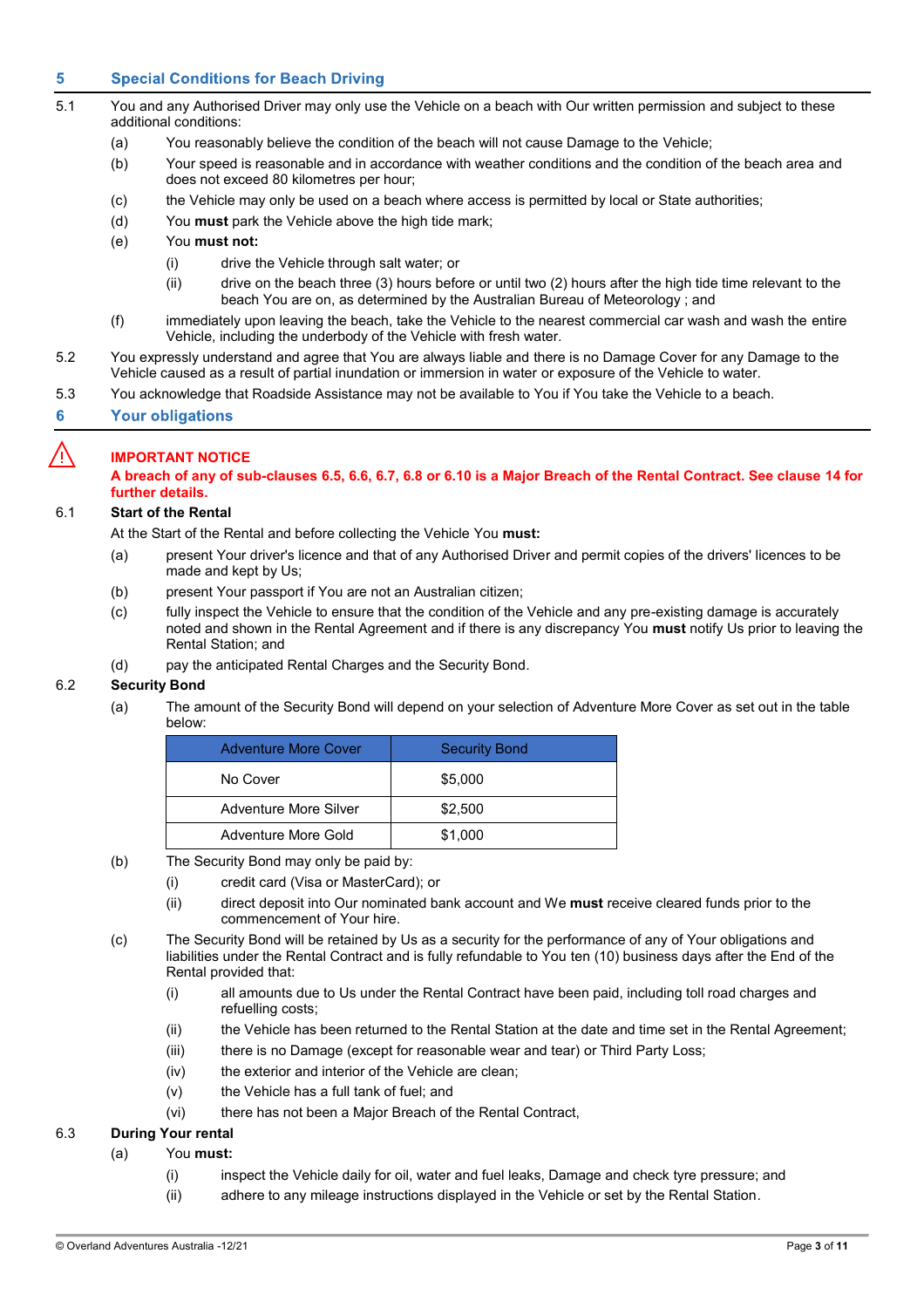# <span id="page-3-5"></span>(b) You **must not:**

- (i) use the Vehicle for transporting any pets or animals, except assistance animals, **unless** specifically approved by Us;
- (ii) smoke in the Vehicle and You **must** take reasonable steps to prevent passengers from doing so. It is an offence in some Australian states to smoke in a vehicle where there are passengers of less than 18 years of age; or
- (iii) use the Vehicle to move infectious, biohazardous or biomedical waste, **unless** specifically approved by Us.

Additional cleaning, disinfection and deodorising charges will apply.

# 6.4 **Seat belts and restraints**

### You **must** comply with all mandatory:

- (a) seat belt laws and fines may be imposed by the police on any driver or passenger who does not have a seat belt properly adjusted and fastened; and
- (b) child restraint laws and ensure that for all children under the age of seven years the restraint has been fitted correctly according to the weight and age of the child and that the restraint is properly adjusted and fastened.

### <span id="page-3-0"></span>6.5 **Vehicle to be locked and keys kept in Your possession**

You and any Authorised Driver **must** make sure that the Vehicle is locked when not in use or unattended and the keys or remote control device **must** be kept in Your possession, or that of any Authorised Driver, at all times and never left in the ignition when the Vehicle is unattended.

# <span id="page-3-1"></span>6.6 **Reasonable care**

You and any Authorised Driver **must** take reasonable care of the Vehicle and the Camping Accessories by:

- (a) preventing thgem from being damaged;
- (b) making sure they are protected from the weather;
- (c) properly securing any goods, property or equipment carried in the Vehicle;
- (d) maintaining the engine and brake oils and coolant level and tyre pressures of the Vehicle;
- (e) using the correct fuel type; and
- (f) making sure the Vehicle is not overloaded.

# <span id="page-3-2"></span>6.7 **Notification of Vehicle fault**

You **must** inform Us immediately if:

- (a) a warning light or fault message appears;
- (b) You see or become aware of low engine or brake oils, or engine coolant levels; or
- (c) the Vehicle develops any fault during the Rental Period.
- If You fail to notify Us and continue to use the Vehicle You will be responsible for any Damage or Third Party Loss.

# <span id="page-3-3"></span>6.8 **Repair without authority prohibited**

You **must not** let anyone else repair or work on the Vehicle or tow or salvage it without Our prior written authority to do so.

### 6.9 **Repair with authority**

Where We have given You Our prior authority to repair the Vehicle (up to an amount not exceeding \$100) You **must** keep and produce to Us the original tax invoices and receipts for any repairs, towing or salvage and You will be reimbursed only if these expenses have been authorised by Us. Any entitlement to reimbursement is subject to there being no Major Breach of the Rental Contract.

### <span id="page-3-4"></span>6.10 **Staying with the Vehicle after an Accident**

You **must not** leave the Vehicle unattended following an Accident and before the arrival of a tow or salvage operator.

# **Rental Period, costs and charges**

# 7.1 **Your Rental**

- (a) Your rental of the Vehicle from Us is for the Rental Period and at the rate shown in the Rental Agreement.
- (b) Unless otherwise agreed, the minimum Rental Period for the Vehicle is three (3) days.

# 7.2 **Extending the Rental Period**

- (a) We understand that circumstances change and that You may require the Vehicle for longer than the Rental Period. If so, You **must** notify Us **no less** than 24 hours prior to the expiration of the Rental Period and We must agree to such an extension. If We do not agree, You must return the Vehicle on the date shown on the Rental Agreement.
- (b) If We agree to an extension We will charge Your credit card for the estimated additional rental charges.
- (c) If You fail to notify Us at least 24 hours before the expiration of the Rental Period that You require an extension, and fail to return the Vehicle on the scheduled date and at the time shown in the Rental Agreement, We may:
	- (i) terminate the Rental Contract; and
	- (ii) if the location of the Vehicle is known, recover it by lawful means or if it is unknown, after making reasonable attempts to contact You, report the Vehicle as stolen to the Police.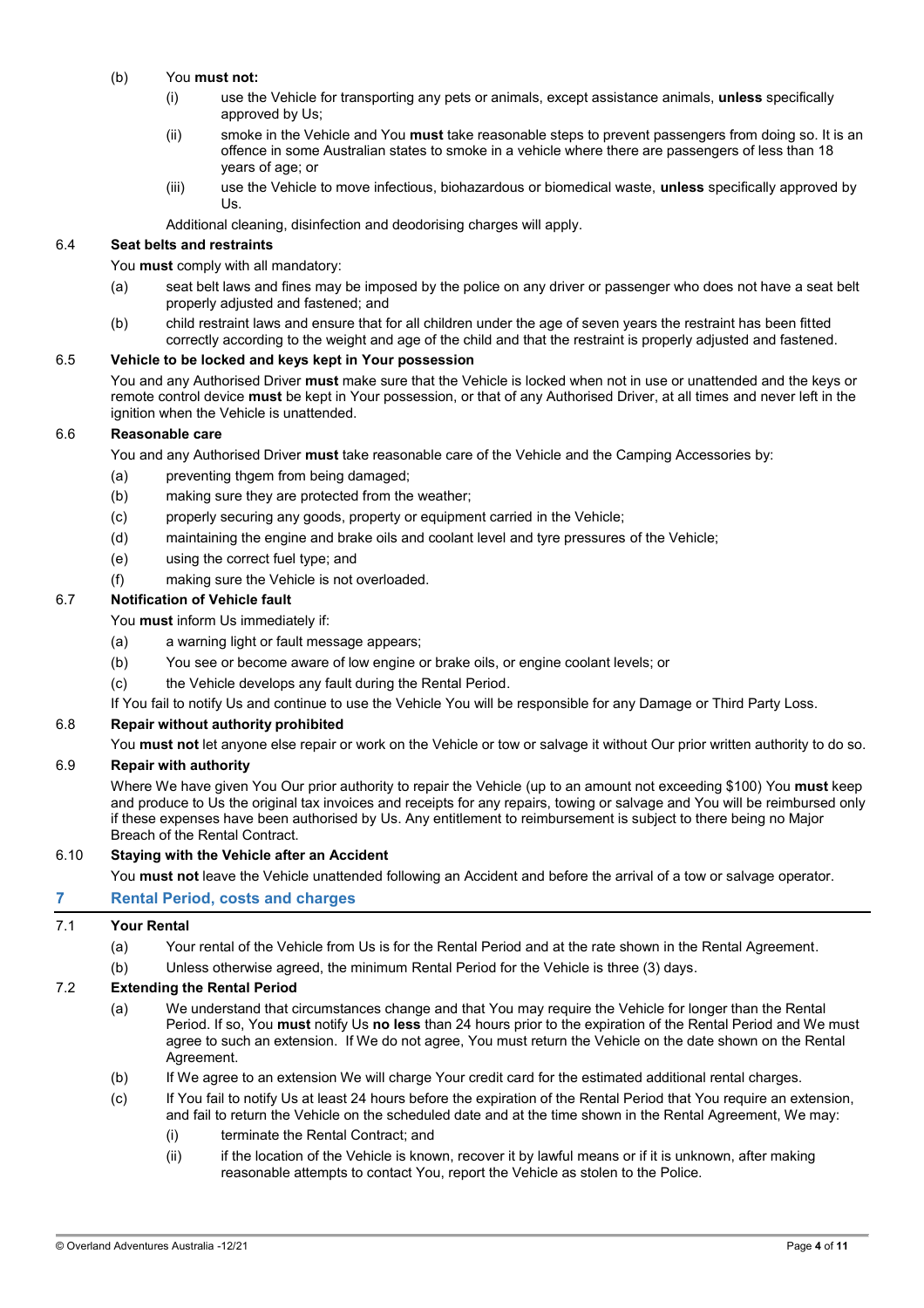# 7.3 **Early Return**

Other than Your Security Bond, No refund of monies paid by You will be given if You return the Vehicle earlier than the return date shown on the Rental Agreement or earlier than as agreed under 7.2.

# 7.4 **Cancellation and 'No Show'**

- (a) You will be charged the Rental Charges for the Rental Period as booked if:
	- (i) Your booking is cancelled within 24 hours prior to the Start of the Rental; or
	- (ii) You fail to notify Us of Your intended cancellation prior to the Start of the Rental and fail to pick up the Vehicle,

**unless** We are able to rent the Vehicle to another renter for an equivalent term and rate.

(b) A cancellation is not effective until acknowledged and confirmed by Us.

# 7.5 **One way rentals**

- (a) Requests for the return the Vehicle to a location other than that stated on the Rental Agreement **must** be made prior to the Start of the Rental and are subject to Vehicle availability. Upon receipt of a request We will tell You the amount of the One Way Fee You will incur.
- (b) If You do not request a one way rental in advance, You **must** pay a One Way Fee as set out in Annexure A. You will also be liable for any Rental Charges.

# <span id="page-4-3"></span>7.6 **Fines and infringements**

- (a) You and any Authorised Driver must pay all tolls, speeding and traffic fines and infringements as well as any fines or charges imposed for parking or using the Vehicle or release of the Vehicle if it has been seized by a regulatory authority.
- (b) An administrative fee applies if We are required to nominate You as the responsible driver if any toll, fine or infringement is unpaid.

# 7.7 **Tolls**

- (a) You and any Authorised Driver **must** pay all tolls.
- (b) An electronic tag (**e-tag**) is not fitted to the Vehicle and it is Your responsibility to fit an e-tag to the Vehicle or purchase a day pass for payment of tolls when using the Vehicle on toll roads.
- (c) If You fail to do so and We are required to nominate You as the responsible party We will charge You an administrative fee for each nomination.

# 7.8 **Daily kilometre limit**

A daily limit of 200 kilometres applies **unless** You have Our prior written approval to have this limit waived and it is noted on the Rental Agreement. For each day You exceed that limit (calculated over the Rental Period) You will incur an additional fee of thirty three cents (33c) per kilometre.

### 7.9 **Return of the Vehicle**

- (a) You **must** return the Vehicle:
	- (i) to the Rental Station;
	- (ii) on the date and by the time shown in the Rental Agreement;
	- (iii) in a reasonable state of cleanliness;
	- (iv) in the same mechanical condition it was in at the Start of the Rental, fair wear and tear excepted; and
	- (v) with a full tank of fuel.
- <span id="page-4-2"></span><span id="page-4-1"></span><span id="page-4-0"></span>(b) If You return the Vehicle:
	- (i) with less than a full tank of fuel a refuelling charge of \$55 (including GST) plus the cost of the fuel, will apply;
	- (ii) earlier than the date shown in the Rental Agreement there is no entitlement to a refund;
	- (iii) more than one hour after the date and time set for its return in the Rental Agreement, We will charge You \$55 per hour up to one full day's rental and a further full day's rental at the standard rate for each 24 hour period or part thereof until the Vehicle is returned to Us; or
	- (iv) at any time outside Our normal business hours You **must** pay for the daily Rental Charges and all Damage until the Rental Station next opens for business **unless** We have agreed to an after business hours drop off and it is shown on the Rental Agreement.

# 7.10 **Post rental inspection procedure**

- (a) We will take reasonable steps to conduct a post rental inspection in Your presence; and
- (b) If You do not wish to wait for the full inspection, We will use reasonable endeavours to conduct the inspection within four (4) business hours and if Damage is detected, We will notify You as soon as it is reasonably practical to do so.

# 7.11 **End of the Rental**

At the End of the Rental You **must** pay:

- (a) the balance of the Rental Charges, including any charges for excess kilometres (if any);
- (b) the Damage Excess if there is Damage or Third Party Loss as a result of an Accident or the Vehicle is stolen;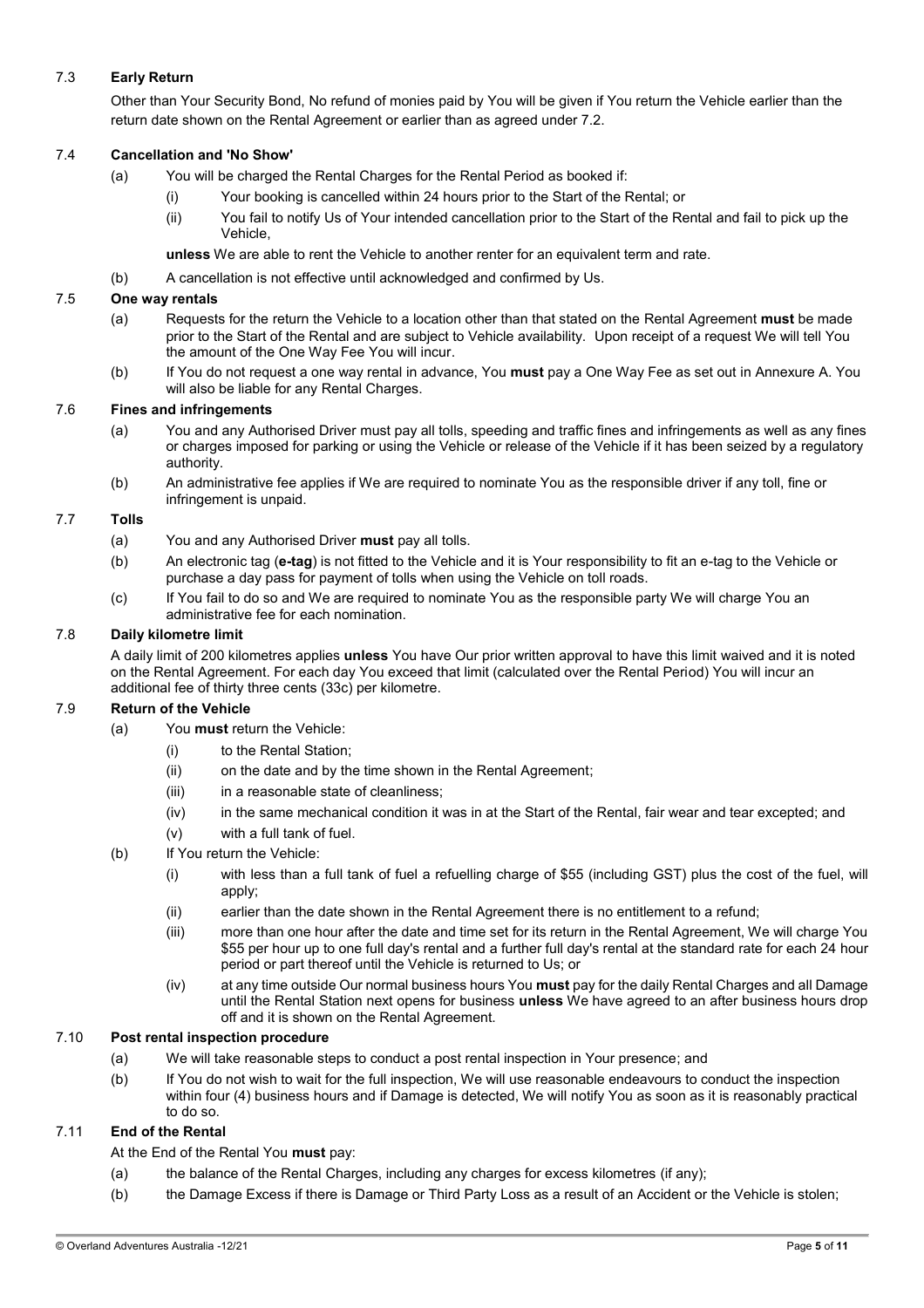- <span id="page-5-4"></span>(c) any costs We incur, including:
	- (i) refuelling costs; and
	- (ii) extra cleaning costs;
- <span id="page-5-5"></span>(d) for all Damage arising from a Major Breach of the Rental Contract;
- (e) for all Overhead Damage;
- (f) for all Underbody Damage; and
- (g) for any Damage caused by the immersion of the Vehicle in water.

# <span id="page-5-1"></span>7.12 **Credit card authority**

- (a) If You purchase Adventure More Cover, You may provide a credit card pre-authorisation in accordance with this claus[e 7.12](#page-5-1) instead of paying a Security Bond.
- (b) The credit card pre-authorisation **must** be provided prior to Your collection of the Vehicle.
- (c) Only MasterCard, American Express and Visa cards are accepted by Us for pre-authorisation. The credit card used **must** be in Your name or a person noted as an Authorised Driver on the Rental Agreement.
- (d) The amount of the credit card pre-authorisation required is the same amount as the Security Bond in sub-clause [6.2\(a\).](#page-2-0)
- <span id="page-5-3"></span>(e) A fee, equal to the cost of acceptance amount charged by the merchant and incurred by Us, **must** be paid.
- (f) You **must** provide subsequent credit card authorities to Us, if the Your card provider releases any authority we hold during the Rental Period.
- (g) If You cancel Your credit card for any reason during the Rental Period, including to avoid payment for any Damage, Third Party Loss or any costs associated with Your use of the Vehicle or Camping Accessories, that conduct will be regarded as a Major Breach by You of the Rental Agreement.
- <span id="page-5-6"></span>(h) Subject to these Terms and Conditions, if any amount is due to Us or remains unpaid, including:
	- (i) the Rental Charges;
	- (ii) tolls;
	- (iii) speeding and traffic fines and infringements;
	- (iv) fines or charges imposed for parking;
	- (v) extra cleaning costs
	- (vi) refuelling costs; or
	- (vii) the Damage Excess.
	- You authorise Us to debit Your credit card with that amount within a reasonable time after the End of the Rental.

# <span id="page-5-7"></span>7.13 **Default in payment**

If You default in the payment of any moneys owed to Us under the Rental Contract:

- (a) You **must** pay Us interest on that overdue amount calculated at the rate of 10% per annum and starting 7 days after the date that overdue amount became payable to Us and ending on the date of payment of all amounts due;
- (b) We may engage a mercantile agent or debt collector and You **must** pay the reasonable costs and charges We incur in recovering or attempting to recover that overdue amount, including mercantile or debt collection fees, commission and any legal costs; and
- (c) You authorise Us to provide information of that default to a credit reporting body and to obtain an up to date consumer credit report on You. Personal information may be used and disclosed by the credit reporting body in accordance with the Privacy Act to create or maintain a credit information file containing information about You, including defaults in excess of 60 days and the debt owed to Us.

#### <span id="page-5-0"></span> $\mathbf{a}$ **Camping Accessories**

- <span id="page-5-2"></span>8.1 At the Start of Rental We will supply:
	- (a) one gas bottle (4.0 kg for longer rentals and 2.0 kg for shorter rentals);
	- (b) one fire blanket and one fire extinguisher;
	- (c) one family First Aid kit; and
	- (d) the equipment listed in the Rental Agreement.
- 8.2 At the End of Rental You will be charged the refilling cost of the gas bottles and the replacement cost, plus an Administrative Fee, if the fire extinguisher has been used.
- 8.3 You will also be charged replacement costs if any of the equipment listed in sub-claus[e 8.1](#page-5-2) is missing or not returned in the same condition as at the Start of Rental, subject to fair wear and tear.

#### 9 **Damage Cover**

# 9.1 **Damage Excess**

- (a) Standard Damage Cover is included in the Rental Charges.
- (b) Subject to these Terms and Conditions, We will indemnify You and any Authorised Driver for any Damage to the Vehicle, its theft and Third Party Loss but You **must** pay up to the Damage Excess shown on the Rental Agreement for each Accident or theft claim **unless**:
	- (i) We agree You were not at fault; and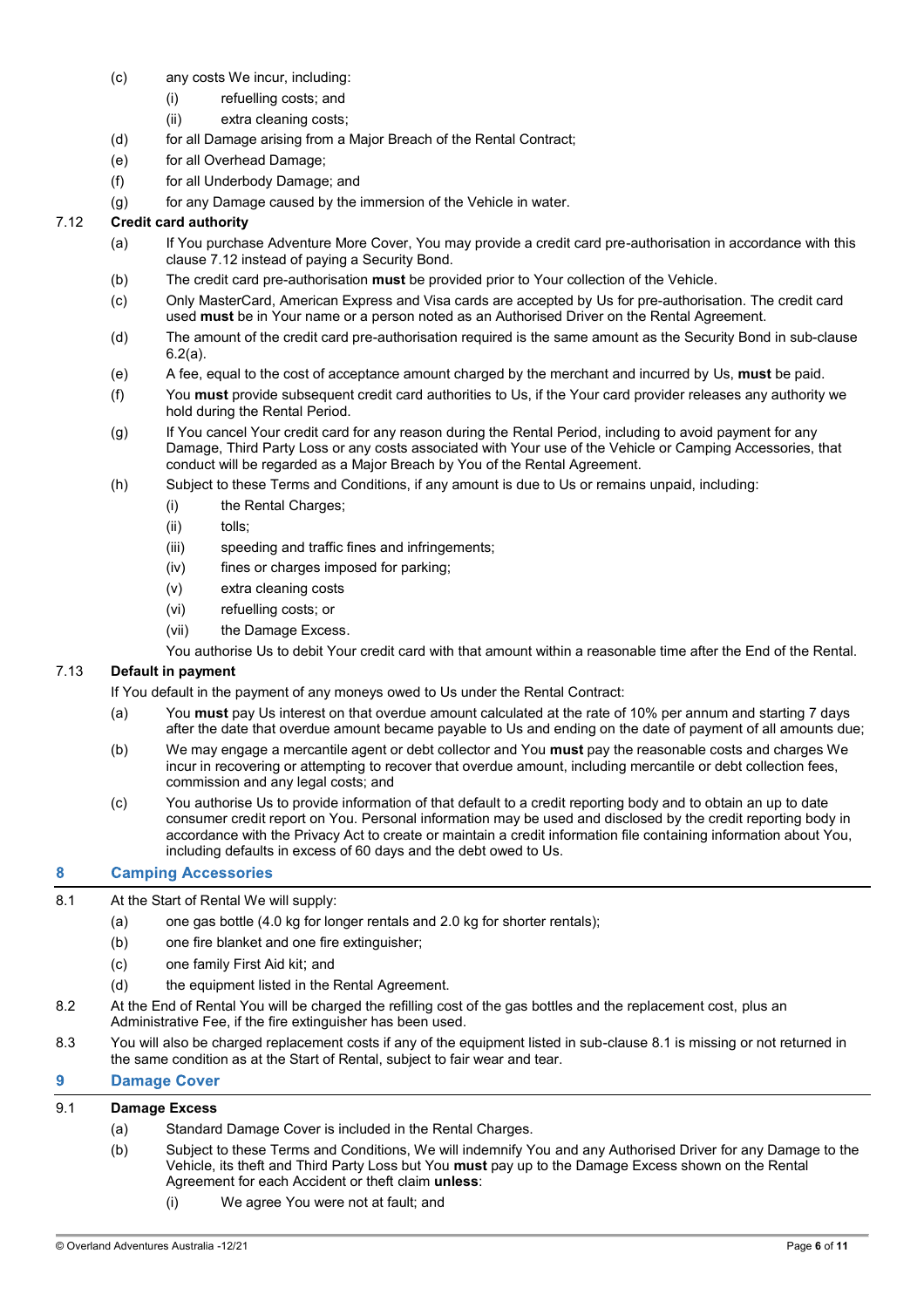(ii) the other party was insured and their insurance company accepts liability.

# 9.2 **When is the Damage Excess payable?**

Unless You have expressly authorised a charge to Your credit card at an earlier time an amount up to, but not exceeding, the Damage Excess will be charged to Your credit card:

- (a) for single vehicle Accidents, after a repairer's estimate or tax invoice verifying the amount charged for Damage has been sent to You;
- (b) if the Vehicle has been stolen, after We have made reasonable enquiries and in Our opinion it is unlikely the Vehicle will be recovered; and
- (c) for Accidents in which there is also Third Party Loss, after We have made an estimate of Your total liability. Supporting documents and particulars of the claim for Third Party Loss will be forwarded to You as soon as practicable.

# 9.3 **Claims Administration fee**

All Accident, attempted theft and theft claims will incur a claims administration fee of \$100 in addition to the Damage Excess liability. This fee is to compensate Us for the labour and associated costs with processing Your claim.

#### <span id="page-6-0"></span> $10$ **Adventure More Cover**

- 10.1 You may purchase Adventure More Cover at extra cost at the Start of the Rental to reduce Your Damage Excess liability and to obtain other benefits, according to the level of cover purchased.
- 10.2 Your entitlement to a reduced Damage Excess and to any other benefits is subject to these Terms and Conditions, including that there has not been a Major Breach of the Rental Contract.

#### $11$ **Damage Cover Exclusions**

- 11.1 Even if You have paid the Damage Excess, there is no Damage Cover, and You and any Authorised Driver are liable for:
	- (a) Damage or Third Party Loss arising from:
		- (i) a Major Breach of the Rental Contract; or
		- (ii) the use of the Vehicle by any driver who is not an Authorised Driver or who is less than 25 or more than 75 years of age;
	- (b) Overhead Damage;
	- (c) Underbody Damage;
	- (d) Damage caused by:
		- (i) immersion of the Vehicle in water;
		- (ii) use of the incorrect fuel type; or
		- (iii) loading or unloading the Vehicle, except for reasonable wear and tear; and
	- (e) Damage to the wheels and tyres of the Vehicle, other than by normal wear and tear;
	- (f) Damage caused as a result of the Vehicle rolling over or tipping while the Vehicle was being used Off-Road.

# 11.2 There is also no Damage Cover for:

- (a) Damage to or loss of Camping Accessories;
- (b) the full cost of replacing or repairing any accessories supplied by Us including, but not limited to GPS units, lost keys, keyless start and remote control devices; or
- (c) Damage to the awning and the roof top tents;
- (d) Damage to the tyre rims;
- (e) Damage caused to the Vehicle due to the use of snow chains;
- (f) Damage associated with:
	- (i) the incorrect use of fuel for the Vehicle engine type;
	- (ii) the use of Bio-Diesel (which should not be used in any circumstances); or
	- (iii) water or other contamination of fuel;
- (g) Damage associated with contaminating the water tank with fuel;
- (h) Damage to the interior of the Vehicle;
- (i) the costs of retrieving or recovering the Vehicle which may include, but is not limited to, where the Vehicle has:
	- (i) been impounded or taken by another party;
	- (ii) become bogged, submerged, immersed, caught, trapped, stuck, stranded or restricted in any way; or
	- (iii) been abandoned;
- (j) Damage caused by any retrieval or recovery of the Vehicle including, without limitation, as a result of the Vehicle becoming bogged, submerged, immersed, caught, trapped, stuck, stranded or restricted in any way; and
- (k) Damage caused by:
	- (i) submersion or immersion;
	- (ii) contact with salt water; or
	- (iii) being in contact with, or driven on, salt lakes or salt flats;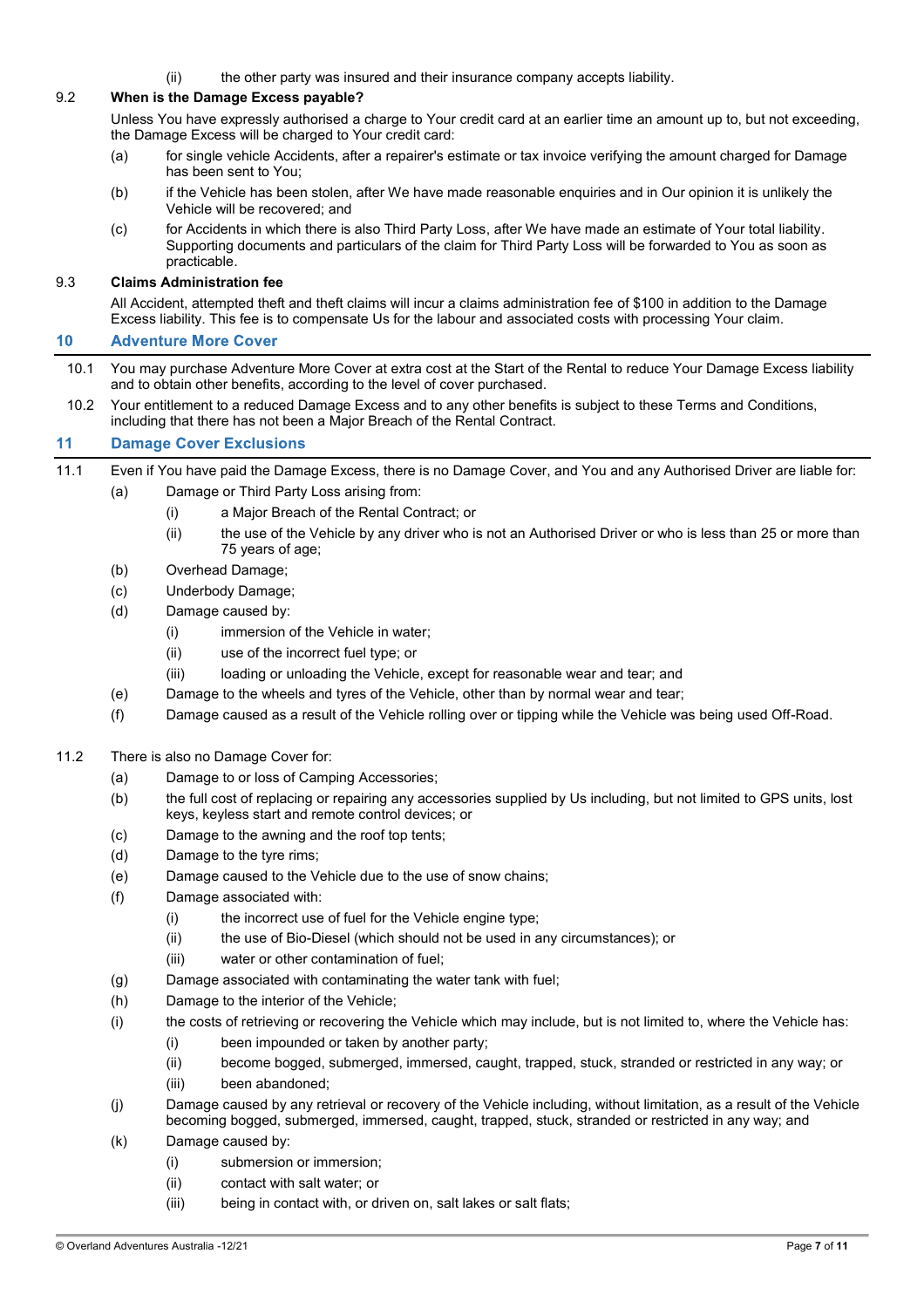- (l) You attaching or installing Your own equipment to the Vehicle; or
- (m) personal items that are left in or stolen from the Vehicle or for loss or damage to property belonging to or in the custody of:
	- (i) You;
	- (ii) Your relative, friend or associate who ordinarily resides with You or with whom You ordinarily reside;
	- (iii) any relative, friend or associate of an Authorised Driver; or
	- (iv) Your employees.

#### $12$ **Breakdowns and roadside assistance**

- 12.1 We will provide You with a Vehicle that is of acceptable quality and in good working condition taking into account the age of the Vehicle but breakdowns do occur.
- 12.2 We will provide 24 hour roadside assistance for any inherent mechanical faults but not for Damage caused in an Accident (as reasonably determined by Us or Our authorised repairer) at no additional cost to You **provided** that the fault does not arise as a result of a Major Breach of the Rental Contract.
- <span id="page-7-1"></span>12.3 For each roadside assistance callout for a fault or incident caused by Your act or omission (including, but not limited to emergency refuelling (up to an amount required to reach the nearest petrol station), a tyre- related incident, lost keys, keys locked in vehicle, or a flat battery due to lights or other electrical equipment being left on, You will be charged the Roadside Callout Fee as shown on Annexure A.
- 12.4 You expressly acknowledge that Roadside Assistance is not available in some areas, including remote areas.
- 12.5 Subject to clause [10,](#page-6-0) if Roadside Assistance is not available in an area that You have taken the Vehicle, regardless of fault:
	- (a) You will be required to pay for the full cost of any retrieval, recovery or breakdown assistance in that area; and
	- (b) We will not reimburse You or in any way pay for the cost of such retrieval, recovery or breakdown assistance.
- 12.6 Subject to the Australian Consumer Law, We are not responsible for:
	- (a) flights You have missed;
	- (b) holiday plans that are disrupted;
	- (c) loss or inconvenience caused by natural disasters such as floods, cyclones, hailstorms, earthquakes, bushfires, or pandemics;
	- (d) loss of enjoyment; or
	- (e) consequential or economic loss.

#### <span id="page-7-0"></span> $13$ **Accident and theft reporting**

# ⚠️ **IMPORTANT NOTICE**

# **A breach of any part of this clause [13](#page-7-0) is a Major Breach of the Rental Contract. See claus[e 14](#page-8-0) for further details.**

- 13.1 If You or an Authorised Driver has an Accident or if the Vehicle is stolen You **must** report the Accident or theft to Us as soon as practicable but in no case more than 24 hours of it occurring and fully complete an Accident/Theft report form.
- 13.2 If the Vehicle is stolen or if You or an Authorised Driver of the Vehicle has an Accident where:
	- (a) any person is injured;
	- (b) the other party has failed to stop or leaves the scene of the Accident without exchanging names and addresses; or
	- (c) the other party appears to be under the influence of drugs or alcohol,
	- You or the Authorised Driver **must** also report the theft or Accident to the Police.
- 13.3 If You or an Authorised Driver have an Accident You and the Authorised Driver **must**:
	- (a) exchange names and addresses, phone numbers and email addresses with the other driver;
	- (b) take a photo of the other driver's licence;
	- (c) take the registration numbers of all vehicles involved;
	- (d) take as many photos as is reasonable showing:
		- (i) the position of the Vehicles before they are moved for towing or salvage;
		- (ii) the Damage to the Vehicle;
		- (iii) the damage to any third party vehicle or property; and
		- (iv) the general area where the Accident occurred, including any road or traffic signs;
	- (e) obtain the names, addresses, phone numbers and email addresses of all witnesses;
	- (f) forward all third party correspondence or court documents to Us within 7 days of receipt; and
	- (g) co-operate with Us in the prosecution of any legal proceedings that We may institute or defence of any legal proceedings which may be instituted against You or Us as a result of an Accident, including attending:
		- (i) Our lawyer's office; or
		- (ii) any Court hearing.
- 13.4 You and any Authorised Driver **must not**: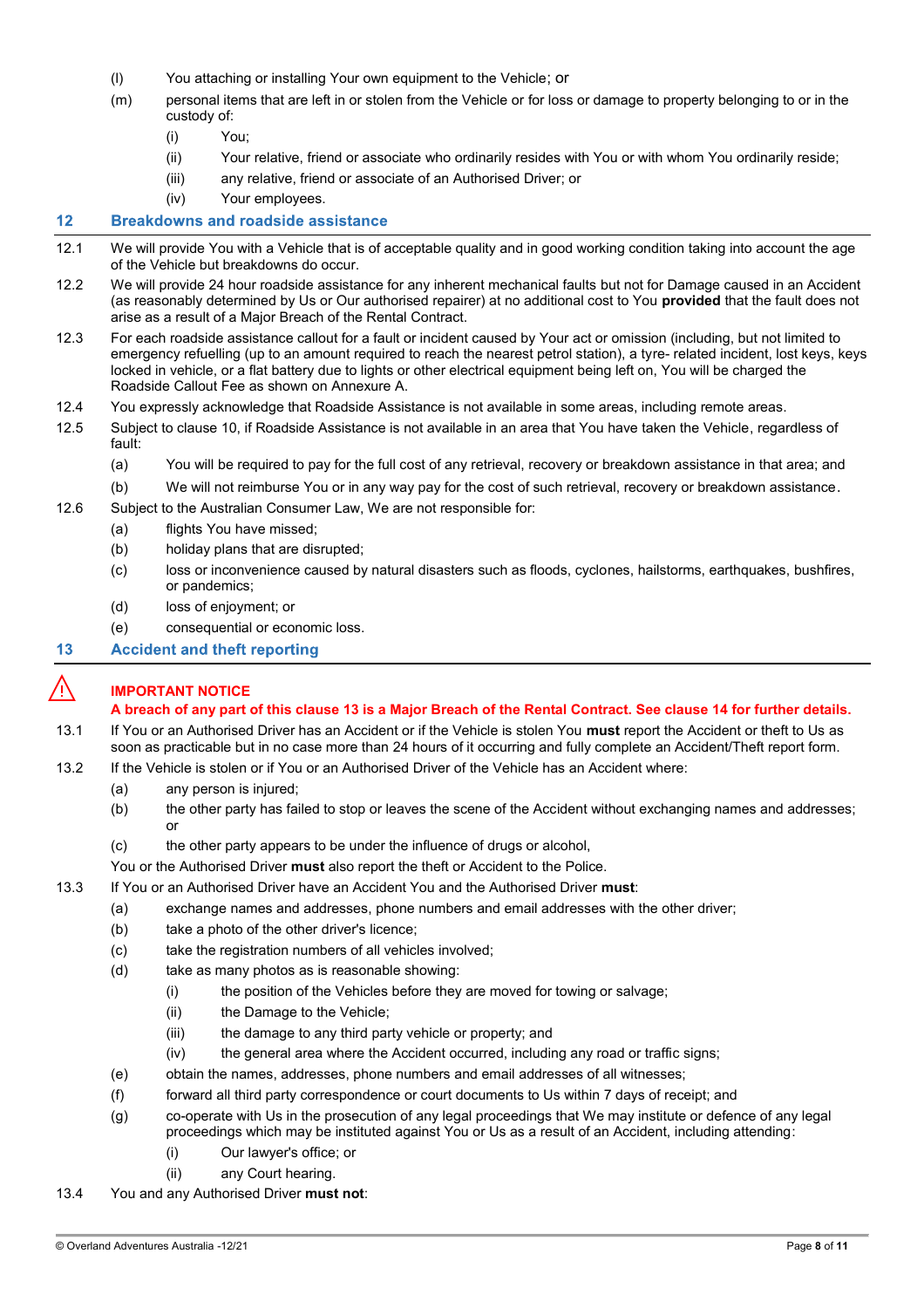- (a) make any admission of fault;
- (b) promise to pay any claim for Third Party Loss; or
- (c) release the other party from any liability to pay for Damage as a result of an Accident, theft of attempted theft.

#### <span id="page-8-0"></span>**Consequences of a Major Breach of the Rental Contract** 14

### <span id="page-8-1"></span>14.1 **No Damage Cover**

If You or any Authorised Driver:

- (a) commit a Major Breach of the Rental Contract in a way that causes Damage, theft of the Vehicle or Third Party Loss; or
- (b) drive the Vehicle in a reckless manner so that a substantial breach of road safety legislation has occurred,

You and any Authorised Driver:

- (i) have no Damage Cover;
- (ii) are liable for all Damage, theft of the Vehicle and Third Party Loss; and
- (iii) are liable for and **must** pay any additional costs or expenses We incur in recovering the Vehicle.

# 14.2 **Termination and repossession**

Acting reasonably, We may terminate the Rental Contract and take immediate possession of the Vehicle if a breach of any part of sub-clause [14.1](#page-8-1) has occurred.

#### 15 **Privacy**

# ⚠️ **IMPORTANT NOTICE**

**A breach of sub-clause [15.2\(d\)](#page-8-2) is a Major Breach of the Rental Contract. See claus[e 14](#page-8-0) for further details.**

# 15.1 **Personal Information**

- (a) We are committed to respecting privacy and will not collect, use or disclose Your personal information where doing so would be contrary to law.
- (b) When We collect Your personal information We will do so only for the purpose of providing rental services to You. If You choose not to provide this information to Us We may not be able to provide those rental services to You.
- (c) We take reasonable steps to make sure Your personal information is accurate, up to date and complete and that it is protected from misuse, loss or unauthorised access, modification or disclosure.

# 15.2 **Tracking Device and Dash Cam**

- (a) To maintain and protect the Vehicle We may fit a GPS Tracking Device to the Vehicle to enable Us to monitor the condition, performance and operation of the Vehicle and to track the Vehicle's movements.
- (b) A Dash Cam is also fitted to the Vehicle and may be accessed and used by Us in the event of an Accident or to monitor driving habits.
- (c) Information from the Tracking Device and the Dash Cam may be used during and after the Rental Period. When You sign the Rental Agreement You are authorising Us and consenting to the use of the GPS Tracking Device and the Dash Cam.
- (d) You **must not** tamper with the Tracking Device or the Dash Cam or remove them from the Vehicle.

#### <span id="page-8-2"></span>**Definitions and interpretation** 16

# 16.1 **Definitions**

In these Terms and Conditions:

**Accident** means an unintended and unforeseen incident, including:

- (a) a collision between the Vehicle and another vehicle or object, including animals and roadside infrastructure;
- (b) rollovers; and
- (c) weather events, including hail Damage,

that results in Damage or Third Party Loss.

**Authorised Driver** means any driver of the Vehicle who is approved by Us and who is recorded on the Rental Agreement prior to the Start of the Rental.

**Camping Accessories** means any roof top tents, mattresses, linen, refrigerators gas burners, cookware, cutlery, tableware, utensils, tables, chairs and any other camping accessories supplied by Us.

**Damage** means:

- (a) any loss or damage to the Vehicle including its parts, components and accessories, including the GPS unit, that is not fair wear and tear;
- (b) towing and salvage costs;
- (c) assessing fees; and
- (d) Loss of Use,

and for the removal of doubt, any Damage to the windscreen, headlights, lights or tyres that makes the Vehicle unroadworthy is **not** fair wear and tear.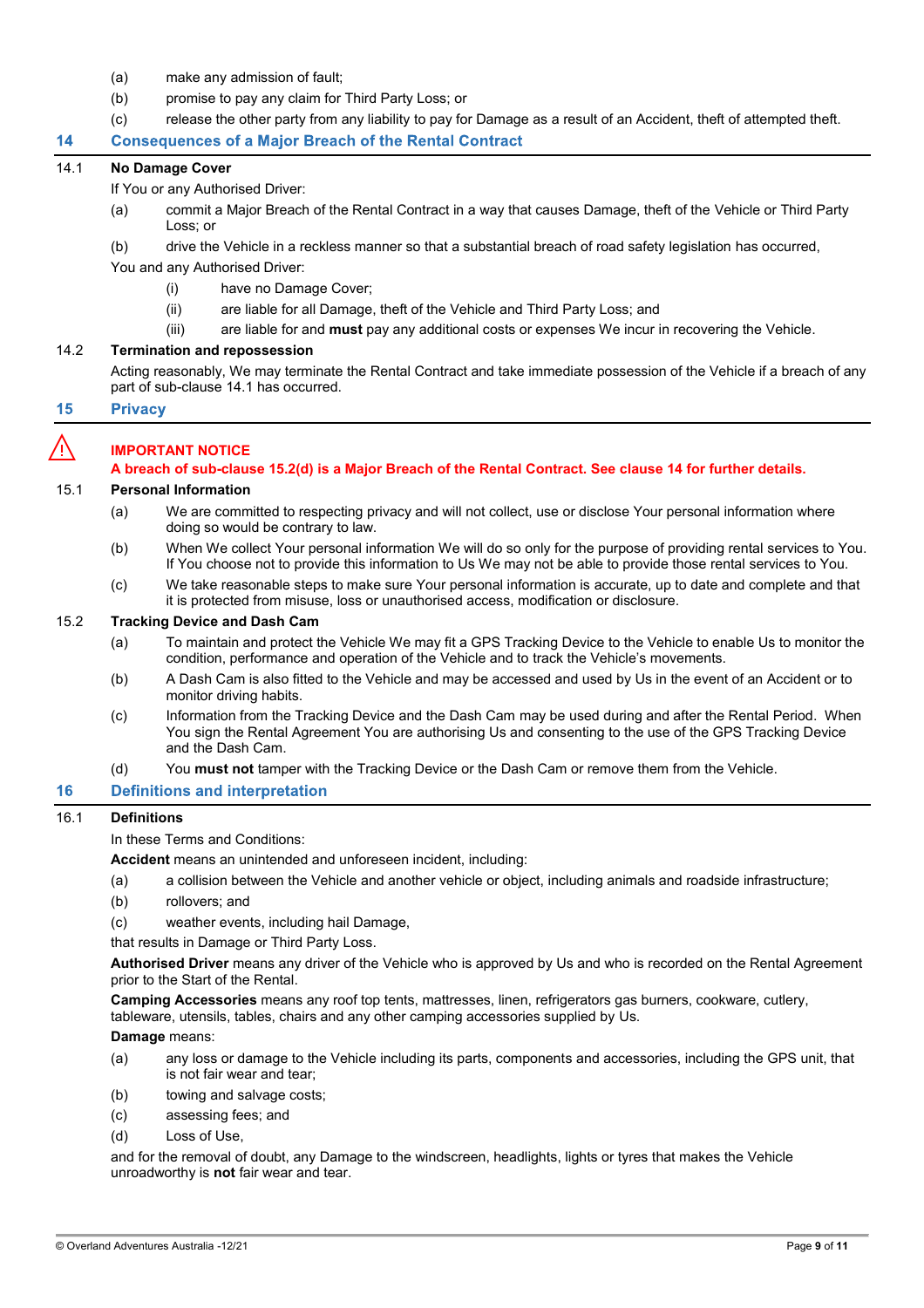**Damage Cover** means the cover You and an Authorised Driver have for Damage, theft, attempted theft and Third Party Loss under clause 9, subject to the Damage Cover Exclusions in clause 11.

**Damage Excess** means the amount, including GST, up to which You **must** pay Us in the event of an Accident or attempted theft that causes Damage or Third Party Loss or the Vehicle has been stolen and not recovered.

**Dash Cam** means the optical recording devise installed in the Vehicle that operates from when the Vehicle is started until the engine is turned off and may be used to record the driving route of the Vehicle or driving habits and may be accessed by Us or Our insurers.

**End of the Rental** means the date and time shown in the Rental Agreement or the date and time the Vehicle is returned to Us, whichever is the later.

**Loss of Use** means Our loss calculated on a daily basis at the daily rate shown in the Rental Agreement because the Vehicle is being repaired or replaced if it is written off as a result of an Accident or it has been stolen.

**Major Breach** means a breach of any of the following:

- (a) clauses [2](#page-0-0) (all parts); [3](#page-0-1) (all parts); [4](#page-1-0) (all parts); sub-clauses  $5.1$ ,  $6.5$ ,  $6.6$ ,  $6.7$ ,  $6.8$ , or  $6.10$  that causes Damage, theft of the Vehicle or Third Party Loss;
- (b) claus[e 13](#page-7-0) (all parts) that prevents Us from properly investigating a claim arising from an Accident or theft or from prosecuting or defending any Accident or theft claim; or
- (c) sub-clause [15.2\(d\).](#page-8-2)

**Off Road** means an area, surface or terrain that is not a sealed or Unsealed Road and includes but is not limited to unformed roads, fire trails, tracks, river and tidal crossings, creek beds, beaches, streams, dams, rivers, flood waters, sand, deserts, rocks, fields and paddocks.

**Overhead Damage** means:

- (a) Damage to the Vehicle; or
- (b) Third Party Loss,

caused by:

- (i) contact between the part of the Vehicle that is at or above the level of the top of the front windscreen with objects overhanging or obstructing its path;
- (ii) objects being placed on the roof of the Vehicle; or
- (iii) You or any person standing or sitting on the roof of the Vehicle.

**Rental Charges** means the charges payable for renting the Vehicle from Us together with GST and any other taxes or levies which are all fully set out in the Rental Agreement.

**Rental Period** means the period commencing at the time shown in the Rental Agreement and concluding at the End of the Rental.

**Rental Station** means the location from which the Vehicle is rented, as shown on the Rental Agreement.

**Security Bond** means the amount shown on the Rental Agreement We collect from You at the Start of the Rental as security for the Rental Charges and other fees and charges incurred during Your rental and the amount is fully refundable subject to sub-clause [6.2.](#page-2-2)

**Start of the Rental** means the date and time that the rental commences as shown in the Rental Agreement.

**Third Party Loss** means loss or damage to third party property, including other motor vehicles and any claim for third party loss of income.

**Tracking Device** means a GPS or other device that is fitted to the Vehicle that has electronic tracking capabilities to determine its location and other data including speed, braking and fuel levels.

**Underbody Damage** means any damage to the Vehicle caused by or resulting from contact between the underside of the Vehicle and any part of the roadway or any object or obstruction, including kerbs, gutters, speed or road humps, barriers or wheel stops and does not arise as a result of an impact with another vehicle.

**Unsealed Road** means a road, other than a road that is undergoing temporary roadworks, that has been formed and constructed but is not sealed with a hard material such as tar, bitumen or concrete.

**Vehicle** means the Vehicle described in the Rental Agreement and includes its parts, tools, components and accessories, including the GPS unit (if fitted), awning and includes any replacement Vehicle.

**We, Us, O**ur, means Strive Enterprises Pty Ltd trading as Overlander Adventures Australia ABN 11 600 755 771.

You, Your means the person, whether it is an individual, a firm or company or government agency that rents the Vehicle from Us and whose name is shown in the Rental Agreement.

# 16.2 **Interpretation**

In these Terms and Conditions, **unless** the context otherwise requires:

- (a) headings are for convenience only and do not form part of the Terms and Conditions or affect their interpretation; and
- (b) where You comprises two or more persons each is bound jointly and severally.